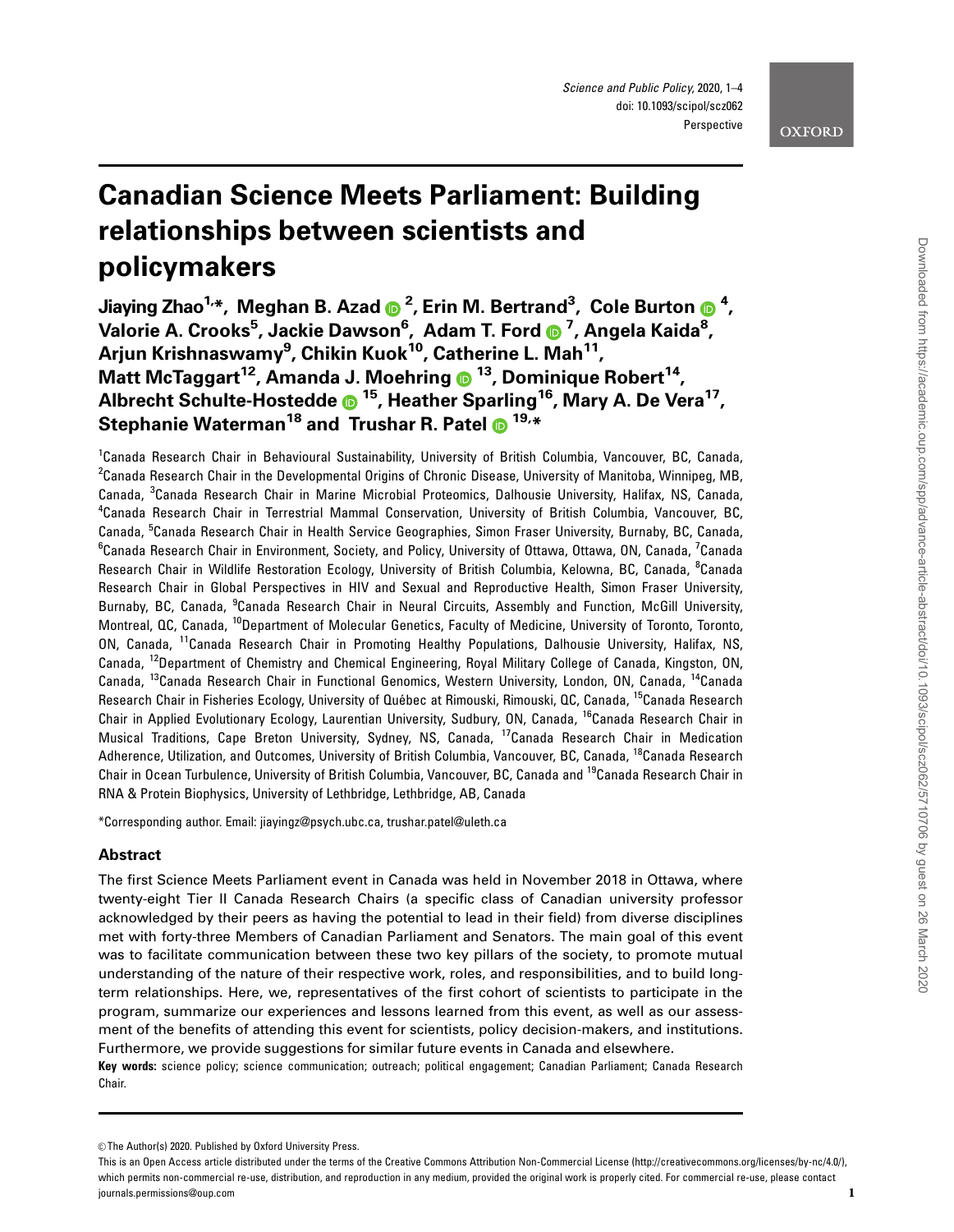## 1. Introduction

Science has a special place in society—it provides a vision of what we can achieve through pursuing new discovery, integrating diverse understandings of our world, devising solutions to practical problems, building skills in the next generations, and bringing people together around common knowledge and goals [\(Boyer 1990](#page-3-0)). However, science is vulnerable in this 'post-truth' era, with political and commercial interests threatening to undermine its collective (societal) benefits ([Editorial 2013](#page-3-0); [Groshek and Bronda 2016](#page-3-0); [Boutron](#page-3-0) [and Ravaud 2018](#page-3-0)). These vulnerabilities hinder the incorporation of scientific evidence in policy decision-making and may undermine public support for science. Scientific discoveries are often the result of a concerted effort shared between the scientific community and political decision-makers. The uptake of the next medical therapies, climate change mitigations and adaptations, machine learning algorithms, educational advances, innovations in social welfare, and solutions to social inequalities by society depend on effective science policies and decisive actions on funding opportunities. Yet, the gap between state-of-the-art scientific advances and policy setting is wide, often making ongoing policy decisions blind to the latest scientific breakthroughs in many countries. Here, we describe a way to bridge these gaps.

To strengthen the role of science in society, it is no longer sufficient to allow the products of science to 'speak for themselves' and rely on traditional means of dissemination. Instead, scientists need to engage with the community, including political decision-makers and stakeholders, to connect scientific research with policy development. The Science Meets Parliament (SMP) model was started 20 years ago in Australia and is part of an emerging 'movement' that brings scientific researchers and policymakers together to promote mutual understanding of their respective roles and responsibilities, and to share their knowledge with each other. In November 2018, the Canadian Science Policy Centre, in partnership with Canada's Chief Science Advisor, Dr Mona Nemer, adapted the Australian model and organized Canada's first SMP.

## 2. SMP

Over the course of 2 days (5–6 November 2018), a selected group of twenty-eight Tier 2 Canada Research Chairs, considered world-class emerging scientists in their respective fields of research, gathered on Parliament Hill in Ottawa to meet with forty-three Members of Parliament (MPs), Senators, and staff.<sup>1</sup> The event was a first step toward ensuring that the best of Canadian science strengthens strategy and policymaking at the national level. This was the first time in Canadian history that scientific delegates met directly with policy decision-makers with no immediate agenda beyond building a better understanding of how each side operates for the public good. This initial meeting functioned to start breaking down historic misunderstandings between scientists and policy decision-makers. We believe it succeeded in this regard and left participants with a view of the other side as being approachable and eager to build mutually beneficial relationships.

The ultimate goal of SMP was to bring policy decision-makers (parliamentarians) and scientists together to facilitate effective twoway communication between scientific research and public policy communities. Such communications are a critical part of long-term relationship building that will ultimately facilitate incorporating science into the development of policies that are beneficial to the

broader public ([Scheufele 2014\)](#page-3-0). This event was timely and critical, especially in an era when the credibility, expertise, and authority of both scientists and public institutions are regularly under attack ([Carter et al. 2019](#page-3-0)). A key strength of this event was the absence of an 'agenda' from either group: scientists (university-based researchers in this case) were not seeking funding or advising on particular policy issues, and policy decision-makers were not asking for any specific scientific information ([Jasanoff 2009](#page-3-0)). This allowed for a transparent and direct interaction that was unhindered and free from potential conflict of interest.

On the first day, the scientists met with Dr Mona Nemer, Canada's Chief Science Advisor, who shared her personal experience of facilitating interactions among scientists, politicians, and policymakers. She also discussed the roles of scientists in advancing evidence-informed policy and provided tips for communicating with legislative representatives. Following this meeting, the delegate scientists attended a policy workshop to learn about the structure of government and legislative processes in Canada and methods for effective political communication. In particular, experienced legislators from across the political spectrum advised scientists on how to adjust their communication methods from source-oriented to audience-oriented. Scientists then received the guidance of communication experts, including current and former MPs and senators, in an interactive session where they practiced research dissemination speeches aimed for a lay audience.

On the second day, each scientist was paired with a number of MPs and Senators ('policymakers'). Some had several-hour long conversations with policymakers or shadowed MPs for the morning/ afternoon sessions. Others attended committee meetings such as the Standing Committee on Health and Finance or the Standing Committee on the Environment and Sustainable Development. In several instances, the paired scientists and policymakers embraced different political ideologies. Despite these ideological differences, many pairs were able to find forward-thinking common ground through their discussions. The Standing Committee meetings were relevant to a wide range of scientific disciplines, and policy themes, including climate change, fisheries protection, energy access in Indigenous communities, small rural businesses, big data, the new relationship between Canada and First Nations, Inuit, and Métis people, advancing gender and health equity, and healthcare funding. Some discussions focused on how science can be most useful to policymakers, the types of evidence that policymakers need for effective decision-making and procedural details on how policymakers seek out scientific evidence. In some cases, both sides also agreed to host events focused on teaching scientists about working with the media to influence policy. Later in the day, the scientists attended Question Period in the House of Commons and the day concluded with a networking reception, where delegates, the Honourable Dr Kirsty Duncan—Minister of Science and Sport, Chief Science Advisor Dr Mona Nemer, MPs and Senators from all four political parties and invited guests came together to celebrate the inaugural event.

## 3. Benefits to scientists

This event offered scientists new ways to consider Parliamentarians and to connect with policymakers on Parliament Hill or in their home constituencies. More importantly, the event initiated the long process of relationship-building between scientists and Parliamentarians that will help the scientific community better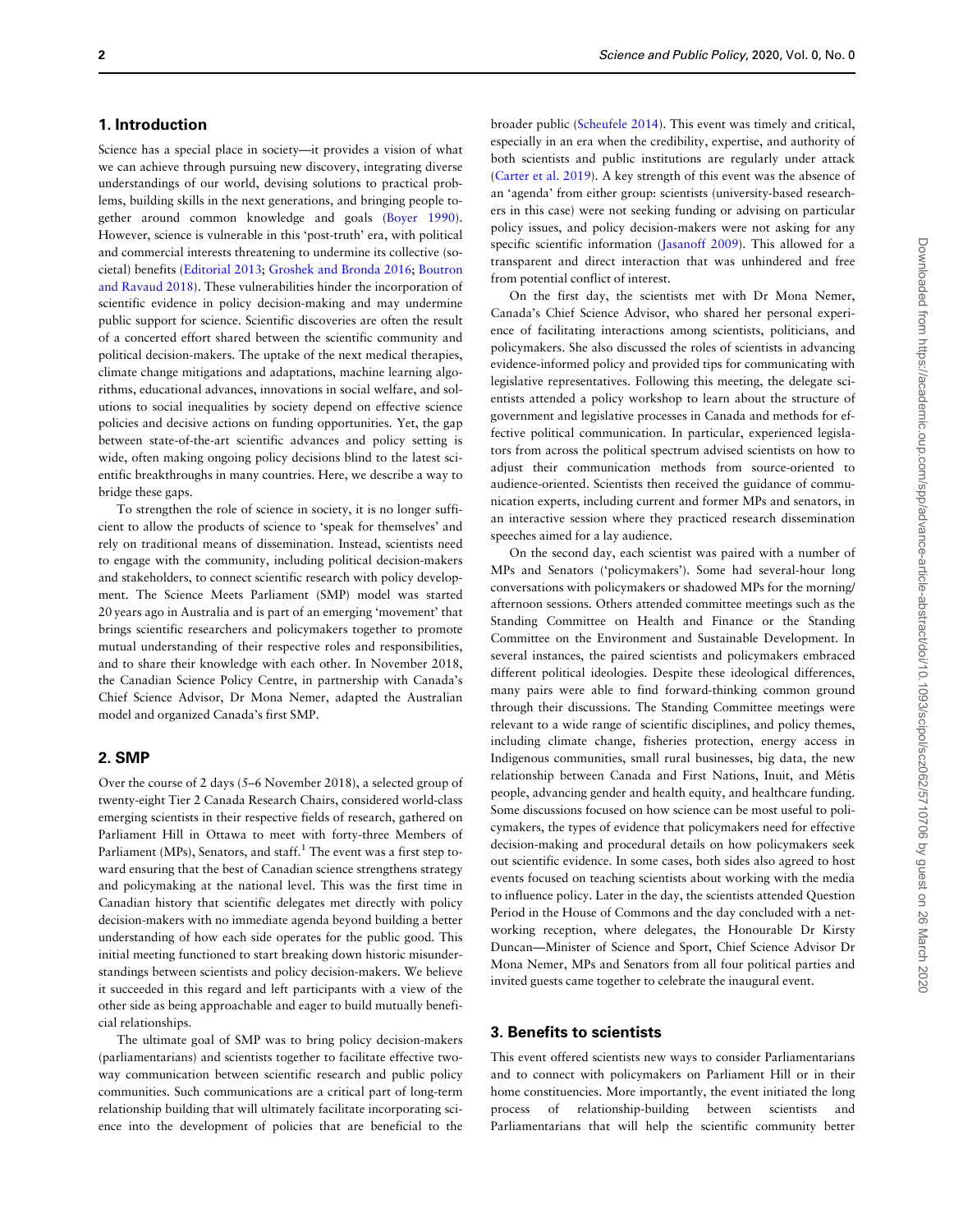understand the policymaking process and catalyze research efforts in areas that policymakers can use to inform policy with the most up-to-date and relevant scientific evidence. It laid the foundation for creating long-term connections between scientists and policymakers and forging personal connections between their distinctive roles in the science-to-policy pathway. Unlike many visitors to Parliament Hill, scientists at this event were not lobbying for and, in many cases, were not constituents for the MPs with whom they met. Such relationship-building events can bring together two major pillars of society to benefit scientific advancement and policymaking for collective aims. Specific benefits include the following.

- Direct communication with policymakers and their staff: scientists received training to communicate their work with their peers and colleagues. This event created a new channel for research dissemination and exchange of ideas. Scientists were able to communicate (in-person) their research and passion for discovery to politicians and policymakers; as well as were able to maintain their communication with policymakers via their staff over the longterm. In at least three cases, scientists met with the MPs at their constituency office to continue the dialog they started in Ottawa and discussed a further visit to their universities.
- Most scientists are aware that the policymaking process is complex and is a multilayered, multistep, incremental process. However, the benefit of attending SMP was to gain first-hand information and experience on the processes, resources, and expertise involved in policymaking. Policymakers shared insights on how they acquire information; what evidence precisely they may need to make their case; how bills are written, debated, and voted on as part of the legislative process; as well as the process of lobbying. Scientists also discussed national policy issues around the research enterprise and deliberated upon the different ways in which scientists can provide scientific and evidence-based support to legislative matters and procedures. What was clear was that with political, economic, and public health interests in mind, scientific evidence should be an important consideration in policymaking. A continuation of SMP events could offer the potential for scientists to reflect on their own involvement in politics and the economy, as well as support scientists to advocate for the integration of scientific evidence in decision-making. Each opportunity to provide evidence or opinions on pressing issues is valuable.
- Scientists, who are also often educators, gained valuable perspectives that they can share with students who come to them asking for opinions on how to best influence policy-decisions. Armed with knowledge from SMP, scientists can now make specific recommendations to students with these aims, including considering employment in the Parliamentary Library.
- An indirect benefit was that a group of highly accomplished Canada Research Chairs (with diverse personal and professional backgrounds) also had a unique opportunity to communicate with each other and share their common interest in connecting science and policy.

## 4. Benefits to policymakers

Through reports from the organizers and scientists, participating policymakers explained that they had gained a greater understanding of the role of science in the economy, in training skilled individuals, its socio-economic benefits to communities, and existing contributions to policy development that affect all residents of Canada. Specific benefits include the following.

- SMP provided policymakers with a valuable opportunity to communicate directly with scientists outside of any explicit policy agenda. They gained information on how scientists use public funding for research and innovation activities, how research output provides socio-economic benefits to Canadians, and to gather constructive feedback on developing mechanisms by which previous research investments can be further leveraged. Some policymakers became aware of how the composition and understanding of return on investments in research activities are distinct from other sectors, especially in terms of short-term versus long-term benefits.
- Some policymakers were excited to hear that scientists are passionate about informing policy and that they wish to get involved and are available to provide opinions, evidence, and support for policy development. In multiple instances, where policymakers were not aware of how Canadian research funding agencies work! Through this meeting and discussions, scientists provided an overview of funding agencies and models in Canada. A better understanding of the research funding landscape helps policymakers appreciate the typical timelines needed to generate new policy-relevant research results.

## 5. Recommendations for future events

The inaugural SMP event was successful, thanks to a number of volunteers, participating scientists, MPs, Senators, and support staff who created a platform for relationship-building. Future events should continue to include scientists from diverse disciplines and backgrounds.2 Knocking down disciplinary and sectoral silos through communication encourages new relationships to form. Holding a formal, regular program can help in establishing a new norm for interconnectedness between the scientific and policy communities.

#### 6. Monitoring and evaluation

The outcomes and implications of this event should be evaluated to define its impact and justify its continuation. For example, the shortterm and long-term benefits versus costs of hosting such events should be evaluated. Evaluating benefits could include tracking whether and how many subsequent interactions (e.g. meetings and email exchanges) occur as a result of the event, and how scientists disseminated their experiences of this event to their local communities and home institutions. Ultimately, the goal should be to track how often scientists are approached by policymakers to provide evidence/expert opinions that can impact policy development and implementation.

One way to evaluate the impact is to create an online repository (e.g. a dedicated website) with a database of researchers who visited Parliament Hill for various on occasions, the policymakers they met, and information on any of the follow-up activities. This repository will also serve other scientists participating in such events as they can learn more about what to expect and how to prepare for such events. Such a database could also contain a nationwide network of scientists with direct policy exposure. Positive first-hand experiences at the science–policy interface will encourage researchers to contribute to policy through formal and informal channels, connect with other like-minded scientists to share best practices, and mentor young scientists to do the same.

## 7. Sustainable funding

A key suggestion for the sustainability of this program is dedicated funding from government agencies (i.e. a line item in the budget) to organize and maintain this program and evaluate its impact. This event